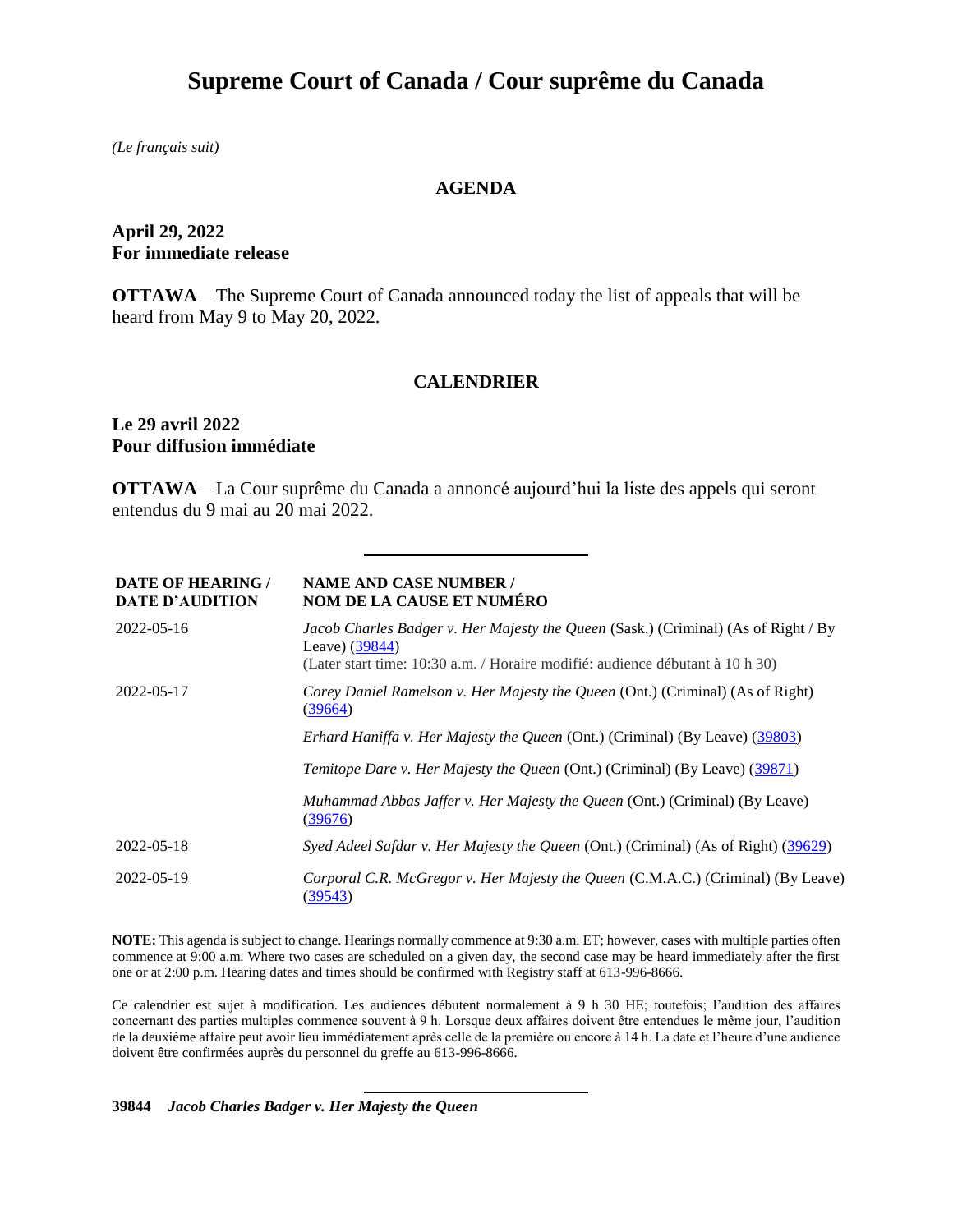#### (Sask.) (Criminal) (As of Right)

Criminal law - Evidence - Assessment - Identification - Spontaneous utterance - Whether the trial judge erred in law in his assessment of the identification evidence.

Mr. Ray was shot after two masked men burst into his house. In the immediate aftermath of the shooting, he twice identified Mr. Jacob Charles Badger as the person who had shot him. However, at trial, Mr. Ray failed to identify his assailants. The statements he had made shortly after being shot were admitted into evidence as *res gestae*, on the basis of the spontaneous utterance exception to the hearsay rule. The trial judge found Mr. Badger guilty of aggravated assault.

A majority of the Court of Appeal for Saskatchewan dismissed Mr. Badger's appeal, holding that the reasoning of the trial judge did not reveal any concerns that he ignored the inherent or situation-specific frailties of the identification evidence that came in the form of the spontaneous utterances or failed to properly evaluate the reliability of the spontaneous utterances. In dissent, Kalmakoff J.A. was of the view that the trial judge did not subject the identification evidence to the careful scrutiny the law requires, an error that infected the verdict. He would have allowed the appeal, set aside the conviction and ordered a new trial.

#### **39844** *Jacob Charles Badger c. Sa Majesté la Reine* (Sask.) (Criminelle) (De plein droit)

Droit criminel - Preuve - Appréciation - Identification - Déclaration spontanée - Le juge du procès a-t-il commis une erreur de droit dans son appréciation de la preuve d'identification?

M. Ray a été atteint de coups de feu suivant l'irruption de deux hommes masqués dans sa maison. Immédiatement après la fusillade, il a à deux reprises identifié la personne qui avait fait feu sur lui comme étant M. Jacob Charles Badger. Toutefois, lors du procès, M. Ray n'a pas identifié ses agresseurs. Les déclarations qu'il a faites peu de temps après avoir été atteint de coups de feu ont été admises en preuve en tant que *res gestae*, sur le fondement de l'exception à la règle du ouï-dire qui vaut pour les déclarations spontanées. Le juge du procès a déclaré M. Badger coupable de voies de fait graves.

Les juges majoritaires de la Cour d'appel de la Saskatchewan ont rejeté l'appel de M. Badger, concluant que le raisonnement du juge du procès ne permettait de dégager aucune inquiétude à savoir qu'il aurait ignoré les faiblesses inhérentes ou imputables à la situation se rattachant à la preuve d'identification sous forme de déclarations spontanées ou qu'il aurait omis d'apprécier de façon adéquate la fiabilité des déclarations spontanées. Le juge Kalmakoff, dissident, était d'avis que le juge du procès n'a pas assujetti la preuve d'identification à l'examen minutieux requis par la loi, erreur qui a contaminé le verdict. Il aurait accueilli l'appel, annulé la déclaration de culpabilité et ordonné la tenue d'un nouveau procès.

#### **39664** *Corey Daniel Ramelson v. Her Majesty the Queen* (Ont.) (Criminal) (As of Right)

Criminal law - Abuse of process - Entrapment - Luring - In light of *R. v. Ahmad*, 2020 SCC 11, what is the proper approach to determining whether police had a reasonable suspicion that criminal activity was occurring in a virtual space before extending an offer to commit a criminal offence? - Under what circumstances is reasonable suspicion of the individual required under the bona fide inquiry prong of the entrapment framework as set out in *Ahmad*? - What is the proper analysis to be applied in determining whether a virtual space, in which police virtue tested persons randomly, was sufficiently precisely and narrowly defined to meet the standard of a bona fide inquiry? - To what extent is the number of innocent persons, who are randomly virtue tested in a space, a factor in assessing whether or not a virtual space was sufficiently precisely and narrowly defined to meet the standard of a bona fide inquiry? - To what extent are the activities that would be affected by the police investigation relevant to the assessment of whether random virtue testing has occurred? - To what extent is a comparative analysis of the nature and content of the expression taking place in the targeted virtual space relevant to the assessment of whether random virtue testing has occurred? - What is the nature and scope of the evidence required to establish that the police had reasonable suspicion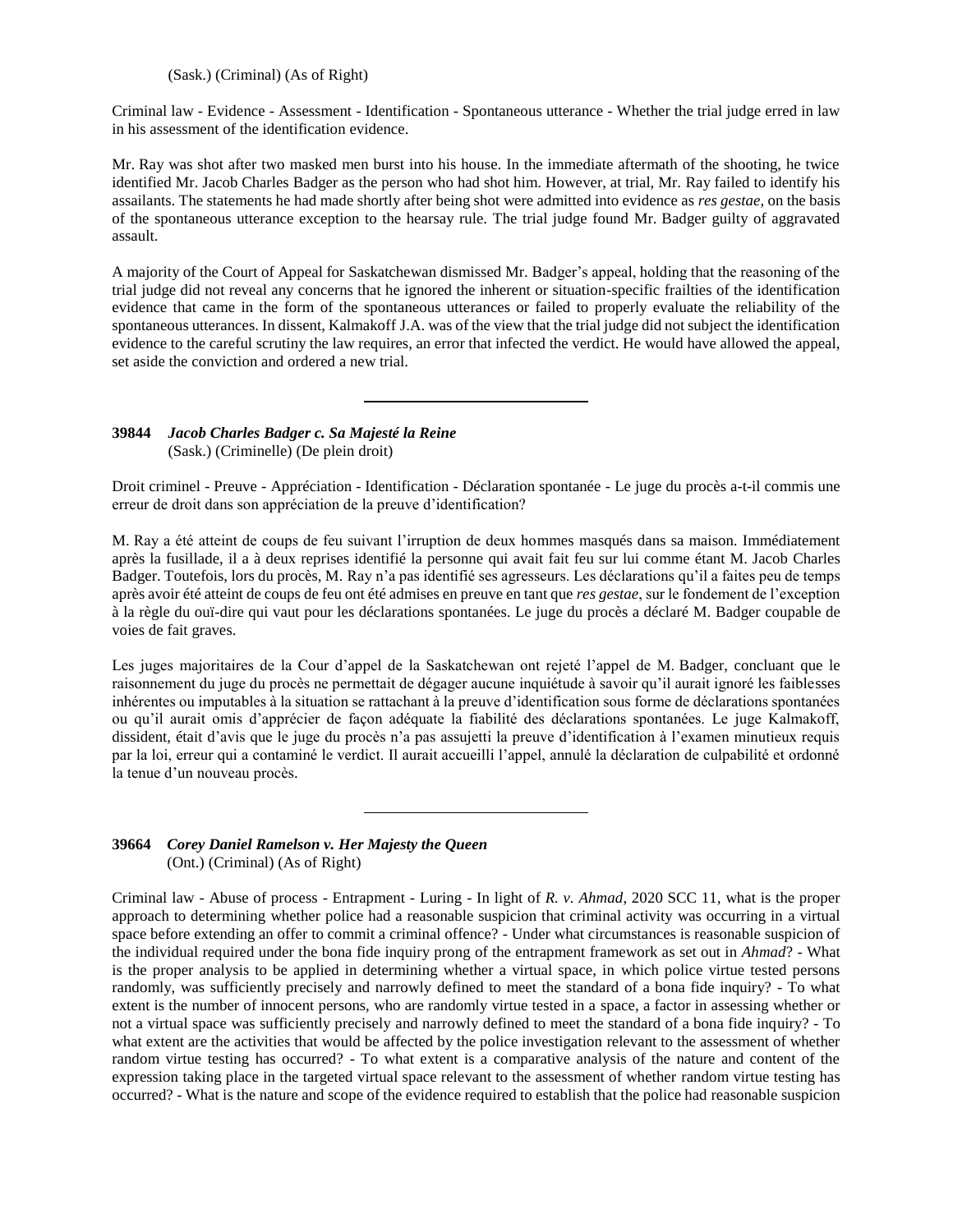in a space to satisfy the bona fide inquiry prong of the entrapment framework as set out in *Ahmad*? - To what extent is the difficulty in investigating the target activity a relevant factor in assessing whether the bona fide inquiry prong of the entrapment framework has been met?

At trial the appellant, Corey Daniel Ramelson, was found guilty of three indictable offences under ss. 172.1, 172.2 and 286.1 of the *Criminal Code*, R.S.C. 1985, c. C-46. The appellant's charges arose out of arrests from an undercover police investigation in which police posted fake advertisements in the "escorts" section of an online classified advertising website. Individuals who would respond to the ads were told by the police posing as escorts that they were younger than 16. Those individuals who continued the chat and arranged sexual services and a price were directed to a hotel room to complete the transaction and were arrested and charged on their arrival.

The trial judge originally dismissed the appellant's application for a stay of proceedings based on entrapment. However, after this Court released its decision in *R. v. Ahmad*, 2020 SCC 11, the parties were invited to address the impact of that decision on the entrapment analysis. In a second decision the trial judge found that the police actions constituted entrapment and entered a stay of proceedings on the charges.

The Court of Appeal unanimously allowed the Crown's appeal from the stay of proceedings, set aside the stay and remitted the matter to the trial judge for sentencing. The court concluded that the police investigation was a bona fide police inquiry and that the police did not require reasonable suspicion that the person responding to the ad was seeking someone underage before extending offers to commit the offence of communicating to obtain for consideration the sexual services of an underage person. In conducting the investigation, the police necessarily provided persons with the opportunity to commit the rationally connected offence of communicating with a person they believed to be underage to facilitate sexual contact with them. The court concluded that the appellant was therefore not entrapped.

### **39664** *Corey Daniel Ramelson c. Sa Majesté la Reine* (Ont.) (Criminelle) (De plein droit)

Droit criminel - Abus de procédure - Provocation policière - Leurre - Compte tenu de l'arrêt *R. c. Ahmad*, 2020 CSC 11, quelle approche convient-il d'adopter afin de déterminer si la police avait des soupçons raisonnables qu'une activité criminelle se déroulait dans un espace virtuel avant d'offrir l'occasion de commettre une infraction? - Dans quelles circonstances est-il nécessaire d'avoir des soupçons raisonnables à l'égard d'une personne en vertu du sousvolet de la véritable enquête du cadre d'analyse relatif à la provocation policière, tel qu'il a été énoncé dans l'arrêt *Ahmad*? - Quelle analyse convient-il d'appliquer afin de déterminer si un espace virtuel, dans lequel la police a éprouvé au hasard la vertu des personnes, était défini de façon suffisamment précise et étroite pour satisfaire à la norme de la véritable enquête? - Dans quelle mesure le nombre de personnes innocentes, dont on éprouve au hasard la vertu dans un espace virtuel, constitue-t-il un facteur pour décider si ce lieu était défini de façon suffisamment précise et étroite pour satisfaire à la norme de la véritable enquête? - Dans quelle mesure les activités sur lesquelles l'enquête policière aurait une incidence sont-elles pertinentes pour décider si l'on a éprouvé au hasard la vertu des gens? - Dans quelle mesure une analyse comparative de la nature et du contenu de l'expression ayant eu lieu dans l'espace virtuel ciblé est-elle pertinente pour décider si l'on a éprouvé au hasard la vertu des gens? - Quelle est la nature et la portée de la preuve requise afin d'établir que la police avait des soupçons raisonnables à l'égard d'un lieu afin de satisfaire au sous-volet de la véritable enquête du cadre d'analyse relatif à la provocation policière, tel qu'il a été énoncé dans l'arrêt *Ahmad*? - Dans quelle mesure la difficulté à enquêter sur l'activité ciblée constitue-t-elle un facteur pertinent dans l'analyse visant à déterminer s'il a été satisfait au sous-volet de la véritable enquête du cadre d'analyse relatif à la provocation policière?

Au procès, l'appelant, Corey Daniel Ramelson, a été déclaré coupable de trois actes criminels en vertu des articles 172.1, 172.2 et 286.1 du *Code criminel*, L.R.C. 1985, c. C-46. Les accusations portées contre l'appelant découlent d'arrestations effectuées à la suite d'une enquête policière secrète lors de laquelle la police avait affiché de fausses annonces sous la rubrique « hôtesses » d'un site Web de publicité par petites annonces en ligne. Lorsque quelqu'un répondait à une annonce, des agents de police, se faisant passer pour des hôtesses, leur indiquaient qu'elles étaient âgées de moins de 16 ans. Les individus qui poursuivaient la discussion et organisaient des services sexuels moyennant un prix étaient dirigés vers une chambre d'hôtel afin de mener à bien la transaction et étaient arrêtés, des accusations étant portées contre eux, dès leur arrivée.

Le juge de première instance a initialement rejeté la demande d'arrêt des procédures fondée sur la provocation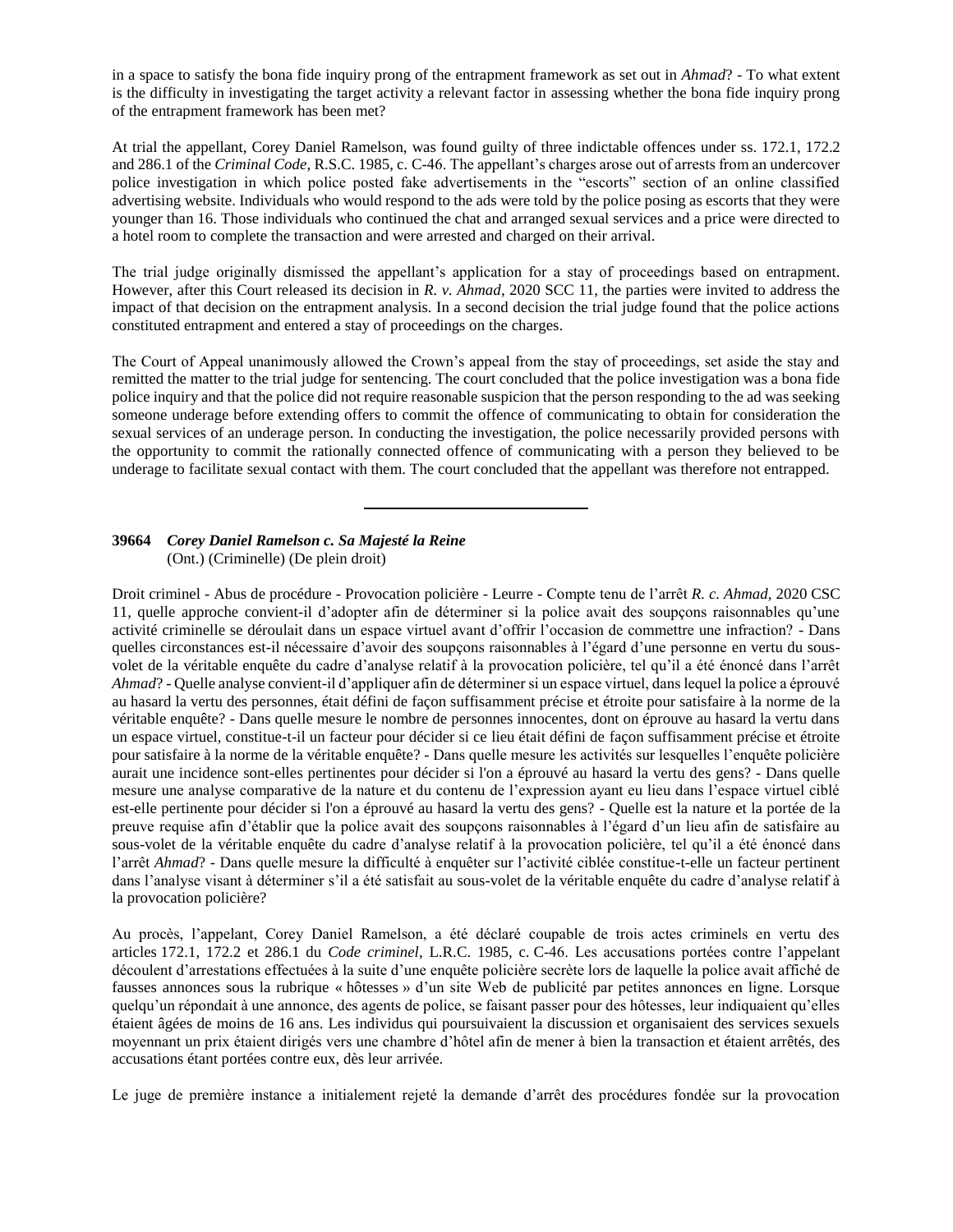policière présentée par l'appelant. Toutefois, après que la Cour a rendu sa décision dans l'arrêt *R. c. Ahmad*, 2020 CSC 11, les parties ont été invitées à aborder l'incidence de cette décision sur l'analyse relative à la provocation policière. Dans une deuxième décision, le juge de première instance a conclu que les actions de la police constituaient de la provocation policière et a prononcé un arrêt des procédures à l'égard de toutes les accusations.

La Cour d'appel à l'unanimité a accueilli l'appel du ministère public quant à la décision visant l'arrêt des procédures, a annulé l'arrêt des procédures et a renvoyé l'affaire au juge de première instance pour détermination de la peine. La Cour d'appel a conclu que l'enquête en question était une véritable enquête policière et qu'il n'était pas nécessaire pour la police d'avoir des soupçons raisonnables à savoir que la personne qui répondait à l'annonce cherchait une personne mineure, avant de lui offrir l'occasion de commettre l'infraction de communiquer avec une personne âgée de moins de 18 ans pour tenter d'obtenir, moyennant rétribution, les services sexuels de celle-ci. En menant l'enquête, la police a nécessairement fourni l'occasion à des personnes de commettre l'infraction, rationnellement liée, de communiquer avec une personne dont elles croient être une mineure afin de faciliter le contact sexuel avec elles. La Cour d'appel a donc conclu que l'appelant n'avait pas été victime de provocation policière.

### **39803** *Erhard Haniffa v. Her Majesty The Queen* (Ont.) (Criminal) (By Leave)

Criminal law — Abuse of process — Entrapment — Luring — Whether, in light of *R. v. Ahmad*, 2020 SCC 11, Project Raphael was a bona fide police inquiry — What is the proper analysis to be applied in determining whether a virtual space is sufficiently precisely and narrowly defined to meet the standard of a bona fide inquiry?

The appellant, Erhard Haniffa, was arrested charged with offences under ss.  $172.1(1)(a)$  (child luring under 18),  $172.1(1)(b)$  (child luring under 16), and  $286.1(2)$  (communicating to obtain sexual services from a minor) of the *Criminal Code*, R.S.C. 1985, c. C-46. The charges arose out of "Project Raphael", designed by the York Regional Police — an undercover investigation that began in 2014 with the objective of reducing the demand for sexual services from juveniles in the region by targeting the "buyer side". As part of the investigation, the police posted fake advertisements in the "escorts" section of the online classified advertising website Backpage.com. When individuals responded to the ads, an undercover officer posing as an escort would disclose in the ensuing text chat that "she" was underage. Individuals who continued the chat and arranged sexual services and a price were directed to a hotel room to complete the transaction; they were then arrested and charged on their arrival.

The trial judge found the appellant guilty on all three counts. In a post-trial application, the trial judge stayed the conviction under s. 172.1(1)(a) (child luring under 18) pursuant to *Kienapple v. The Queen*, [1975] 1 S.C.R. 729. The appellant's application for a stay of proceedings on the basis of entrapment was dismissed as was his appeal from the dismissal of the entrapment application.

#### **39803** *Erhard Haniffa c. Sa Majesté la Reine* (Ont.) (Criminelle) (Autorisation)

Droit criminel — Abus de procédure — Provocation policière — Leurre — Compte tenu de l'arrêt *R. c. Ahmad*, 2020 CSC 11, le projet Raphaël constituait-il une véritable enquête policière? — Quelle analyse convient-il d'appliquer afin de déterminer si un espace virtuel est défini de façon suffisamment précise et étroite pour satisfaire à la norme de la véritable enquête?

L'appelant, Erhard Haniffa, a été arrêté et inculpé d'infractions, au titre des al. 172.1(1)a) (leurre d'une personne âgée de moins de 18 ans), 172.1(1)b) (leurre d'une personne âgée de moins de 16 ans), et du par. 286.1(2) (communiquer en vue d'obtenir des services sexuels d'un mineur) du *Code criminel*, L.R.C. 1985, c. C 46. Les accusations découlent du « projet Raphaël » conçu par la police régionale de York — une opération d'infiltration lancée en 2014 dans le but de réduire la demande de services sexuels à l'égard des adolescents dans la région, en ciblant le « côté acheteur ». Dans le cadre de l'opération, la police a publié en ligne de fausses annonces dans la section « escortes » du site Internet de petites annonces Backpage.com. Lorsque des individus ont répondu aux annonces, un agent d'infiltration se faisant passer pour une escorte révélait dans une séance de clavardage subséquente qu'« elle » était mineure. Les individus qui ont poursuivi la conversation et ont convenu de services sexuels en contrepartie d'un prix ont été dirigés vers une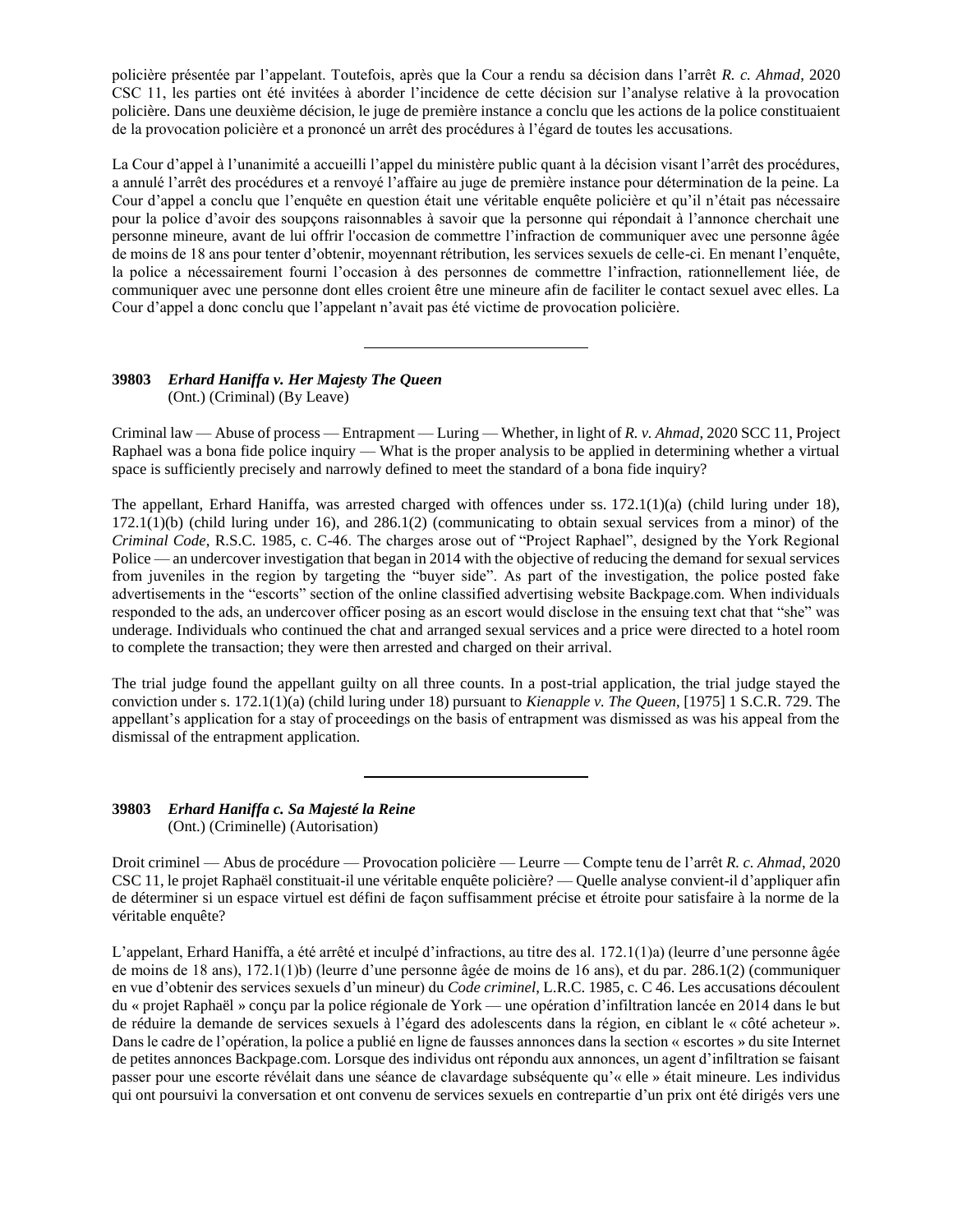chambre d'hôtel pour conclure la transaction; à leur arrivée, ils ont été mis en état d'arrestation et inculpés.

Le juge du procès a déclaré l'appelant coupable de tous les trois chefs d'accusation. Dans une demande postérieure au procès, le juge du procès a suspendu la déclaration de culpabilité fondée sur l'al. 172.1(1)a) (leurre d'une personne âgée de moins de 18 ans), en conformité avec l'arrêt *Kienapple c. La Reine*, [1975] 1 R.C.S. 729. La demande d'arrêt des procédures au motif de la provocation policière présentée par l'appelant a été rejetée tout comme l'appel qu'il a interjeté à l'encontre du rejet de la demande relative à la provocation policière.

#### **39871** *Temitope Dare v. Her Majesty the Queen* (Ont.) (Criminal) (By Leave)

Criminal law — Abuse of process — Entrapment — Luring — Whether, in light of *R. v. Ahmad*, 2020 SCC 11, Project Raphael was a bona fide police inquiry — What is the proper analysis to be applied in determining whether a virtual space is sufficiently precisely and narrowly defined to meet the standard of a bona fide inquiry?

The appellant, Temitope Dare, was arrested and charged with offences under ss. 172.1(1)(a) (child luring under 18),  $172.1(1)(b)$  (child luring under 16), and  $286.1(2)$  (communicating to obtain sexual services from a minor) of the *Criminal Code*, R.S.C. 1985, c. C-46. The charges arose out of Project Raphael designed by the York Regional Police — an undercover investigation that began in 2014 with the objective of reducing the demand for sexual services from juveniles in the region by targeting the "buyer side". As part of the investigation, the police posted fake advertisements in the "escorts" section of the online classified advertising website Backpage.com. When individuals responded to the ads, an undercover officer posing as an escort would disclose in the ensuing text chat that "she" was underage. Individuals who continued the chat and arranged sexual services and a price were directed to a hotel room to complete the transaction and were arrested and charged on their arrival.

A jury found the appellant guilty of all three offences. The trial judge stayed the convictions under ss. 172.1(1)(b) (child luring under 16) and 286.1(2) (communicating to obtain sexual services from a minor), pursuant to *Kienapple v. The Queen*, [1975] 1 S.C.R. 729. The trial judge then dismissed the application for a stay of proceedings based on entrapment. The appellant's appeal from the convictions and the ruling on entrapment was dismissed.

## **39871** *Temitope Dare c. Sa Majesté la Reine* (Ont.) (Criminelle) (Sur autorisation)

Droit criminel — Abus de procédure — Provocation policière — Leurre — Compte tenu de l'arrêt *R. c. Ahmad*, 2020, CSC 11, le projet Raphaël constituait-il une véritable enquête policière? — Quelle analyse convient-il d'appliquer afin de déterminer si un espace virtuel est défini de façon suffisamment précise et étroite pour satisfaire à la norme de la véritable enquête?

L'appelant, Temitope Dare, a été arrêté et inculpé d'infractions, au titre des al. 172.1(1)a) (leurre d'une personne âgée de moins de 18 ans) et 172.1(1)b) (leurre d'une personne âgée de moins de 16 ans) ainsi que du par. 286.1(2) (communiquer en vue d'obtenir des services sexuels d'un mineur) du *Code criminel*, L.R.C. 1985, c. C-46. Les accusations découlent du projet Raphaël conçu par la police régionale de York — une opération d'infiltration lancée en 2014 dans le but de réduire la demande de services sexuels à l'égard des adolescents dans la région, en ciblant le « côté acheteur ». Dans le cadre de l'opération, les policiers ont publié de fausses annonces dans la section « escortes » du site Internet de petites annonces Backpage.com. Lorsque des individus ont répondu aux annonces, un agent d'infiltration se faisant passer pour une escorte révélait dans une séance de clavardage subséquente qu'« elle » était mineure. Les individus qui ont poursuivi la conversation et ont convenu de services sexuels en contrepartie d'un prix ont été dirigés vers une chambre d'hôtel pour conclure la transaction, et ont été mis en état d'arrestation et inculpés à leur arrivée.

Un jury a reconnu l'appelant coupable de toutes les trois infractions. La juge du procès a suspendu les déclarations de culpabilité fondées sur l'al. 172.1(1)b) (leurre d'une personne âgée de moins de 16 ans) et le par. 286.1(2) (communiquer en vue d'obtenir des services sexuels d'un mineur), en conformité avec l'arrêt *Kienapple c. La Reine*, [1975] 1 R.C.S. 729. Elle a ensuite rejeté la demande d'arrêt des procédures fondée sur la provocation policière.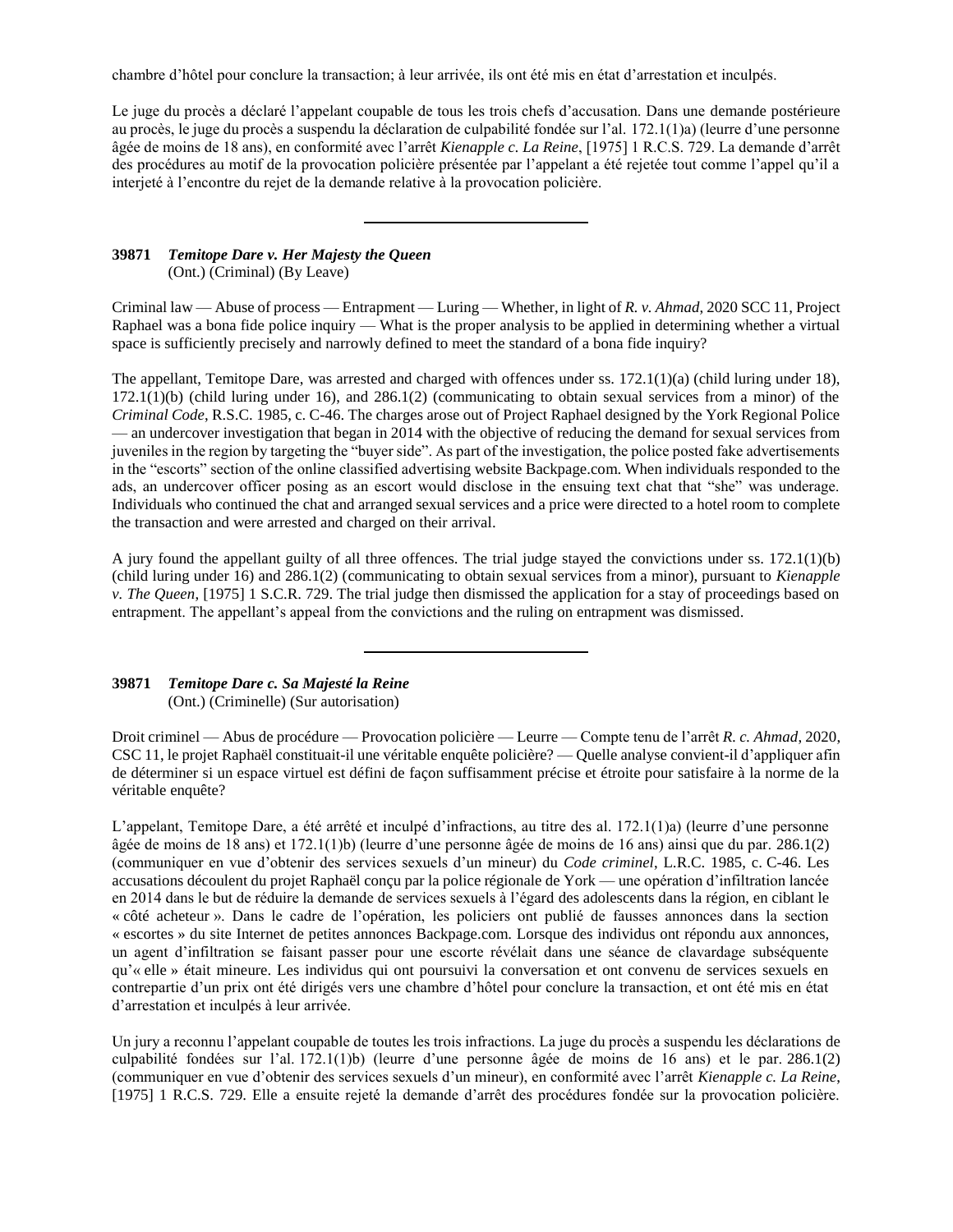L'appel formé par l'appelant contre les déclarations de culpabilité et la décision sur la provocation policière a été rejeté.

#### **39676** *Muhammad Abbas Jaffer v. Her Majesty The Queen* (Ont.) (Criminal) (By Leave)

Criminal law — Abuse of process — Entrapment — Opportunity-based entrapment — Inducement-based entrapment — Luring — Whether, in light of *R. v. Ahmad*, 2020 SCC 11, Project Raphael was a bona fide police inquiry — What is the proper analysis to be applied in determining whether a virtual space is sufficiently precisely and narrowly defined to meet the standard of a bona fide inquiry? — Whether on a correct interpretation of the reasonable suspicion standard, involving consideration of both the virtual space and the information obtained from the chat, the appellant was entrapped — When, if ever, can individual vulnerabilities or relevant facts, unknown to the police at the time of the operation, support a finding that the accused was entrapped?

A jury found the appellant, Muhammad Abbas Jaffer, guilty of the two counts he was charged with that went to trial: (1) child luring under 18 (s. 172.1(2) of the *Criminal Code*, R.S.C. 1985, c. C-46), and communicating to obtain for consideration the sexual services of a person under  $18$  (s.  $212(4)$  (now s.  $286.1(2)$ )). The charges arose out of Project Raphael designed by the York Regional Police — an undercover investigation that began in 2014 with the objective of reducing the demand for sexual services from juveniles in the region by targeting the "buyer side". As part of the investigation, the police posted fake advertisements in the "escorts" section of the online classified advertising website Backpage.com. When individuals responded to the ads, an undercover officer posing as an escort would disclose in the ensuing text chat that "she" was underage. Individuals who continued the chat and arranged sexual services and a price were directed to a hotel room to complete the transaction and were arrested and charged on their arrival.

After the appellant was found guilty, the sentencing judge stayed the conviction on what is now s. 286.1(2) pursuant to *Kienapple v. The Queen*, [1975] 1 S.C.R. 729. The appellant's application for a stay of proceedings based on entrapment was dismissed. His appeal from the dismissal of the entrapment application was also unanimously dismissed.

#### **39676** *Muhammad Abbas Jaffer c. Sa Majesté la Reine* (Ont.) (Criminelle) (Autorisation)

Droit criminel — Abus de procédure — Provocation policière — Provocation policière fondée sur l'occasion — Provocation policière fondée sur l'incitation — Leurre — Compte tenu de l'arrêt *R. c. Ahmad*, 2020 CSC 11, le projet Raphaël constituait-il une véritable enquête policière? — Quelle analyse convient-il d'appliquer afin de déterminer si un espace virtuel est défini de façon suffisamment précise et étroite pour satisfaire à la norme de la véritable enquête? — Suivant l'interprétation qu'il convient de donner à la norme des soupçons raisonnables, impliquant la prise en compte tant de l'espace virtuel que des renseignements obtenus à partir des séances de clavardage, l'appelant a-t-il été victime de provocation policière? Dans quel cas, s'il y a lieu, des vulnérabilités individuelles ou faits pertinents, que la police ignore au moment de l'opération, peuvent-ils venir appuyer une conclusion selon laquelle l'accusé a été victime de provocation policière?

Un jury a déclaré l'appelant, Muhammad Abbas Jaffer, coupable des deux chefs d'accusation portés contre lui qui ont fait l'objet d'un procès : (1) leurrer une personne âgée de moins de 18 ans (par. 172.1(2) du *Code criminel*, L.R.C. 1985, c. C 46), et communiquer en vue d'obtenir, moyennant rétribution, les services sexuels d'une personne âgée de moins de 18 ans (par. 212(4) (maintenant le par. 286.1(2))). Les accusations découlent du projet Raphaël conçu par la police régionale de York — une opération d'infiltration lancée en 2014 dans le but de réduire la demande de services sexuels à l'égard des adolescents dans la région, en ciblant le « côté acheteur ». Dans le cadre de l'opération, la police a publié en ligne de fausses annonces dans la section « escortes » du site Internet de petites annonces Backpage.com. Lorsque des individus ont répondu aux annonces, un agent d'infiltration se faisant passer pour une escorte révélait dans une séance de clavardage subséquente qu'« elle » était mineure. Les individus qui ont poursuivi la conversation et ont convenu de services sexuels en contrepartie d'un prix ont été dirigés vers une chambre d'hôtel pour conclure la transaction, et ont été mis en état d'arrestation et inculpés à leur arrivée.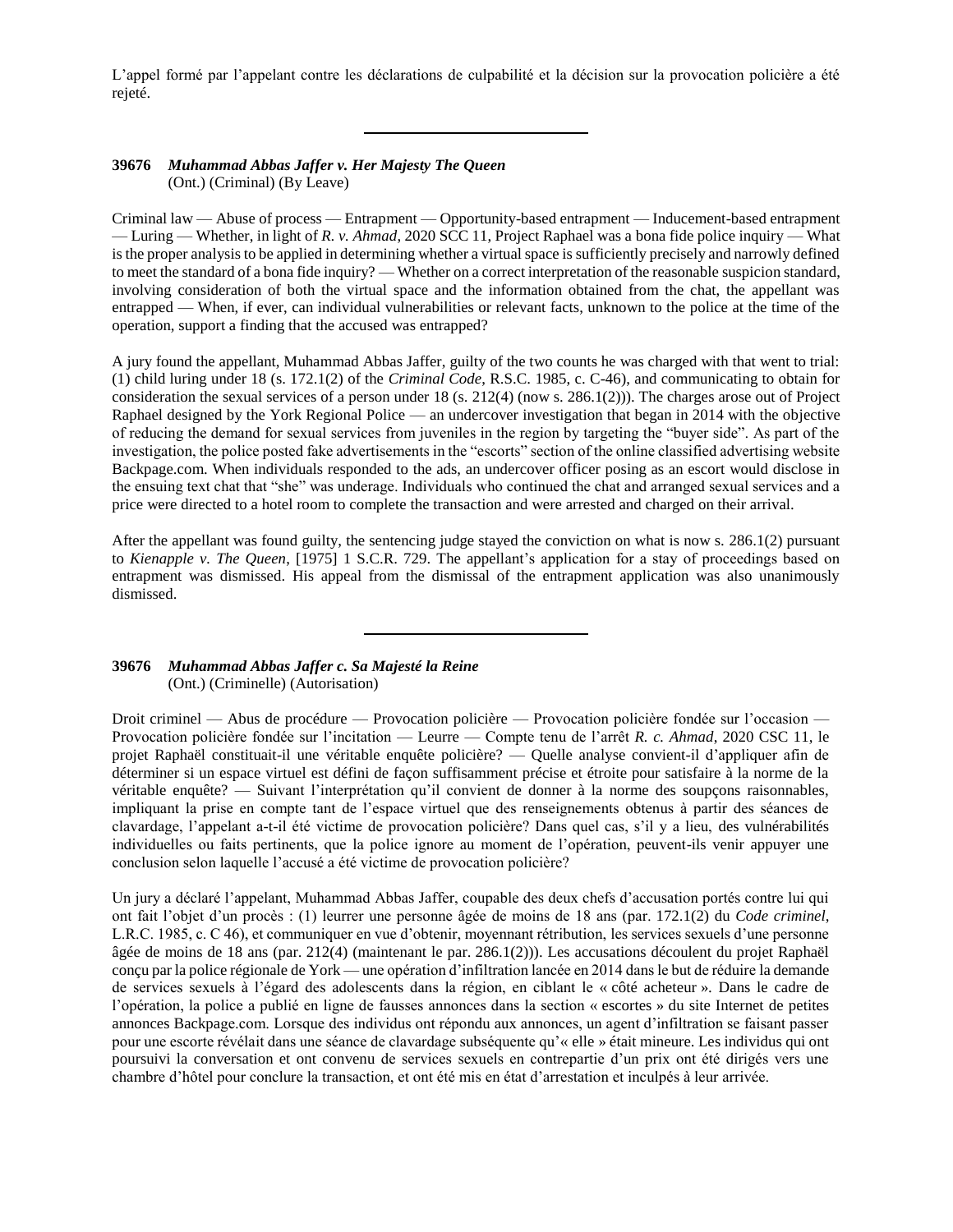Après que l'appelant a été déclaré coupable, la juge chargée de la détermination de la peine a suspendu la déclaration de culpabilité quant à l'infraction décrite dans la disposition qui est maintenant le par. 286.1(2), en application de l'arrêt *Kienapple c. La Reine*, [1975] 1 R.C.S. 729. La demande de l'appelant en arrêt des procédures fondée sur la provocation policière a été rejetée. L'appel de l'appelant du rejet de cette demande a aussi été rejeté à l'unanimité.

## **39629** *Syed Adeel Safdar v. Her Majesty the Queen* (Ont.) (Criminal) (As of Right)

Constitutional law - *Charter of Rights* - Right to be tried within a reasonable time - Whether the Court of Appeal erred in holding that the period of time required for applications brought pursuant to the *Canadian Charter of Rights and Freedoms* should be considered as part of verdict deliberation time and thus deducted from the calculation of net delay in an application brought under s. 11(b) of the *Charter* - Whether the Court of Appeal erred in failing to correct the trial judge's characterization of delay in setting trial dates attributable to systemic limitations on court resources as defence waiver - Whether the Court of Appeal erred in failing to correct the trial judge's characterization of delay attributed to the trial taking substantially longer than the trial estimate as a discrete exceptional circumstance - Whether the Court of Appeal erred in failing to correct the trial judge's over-allocation of delay for the discrete exceptional circumstance of illness of Crown counsel - Whether the Court of Appeal erred in concluding that there was no unreasonable delay that would constitute a violation of the appellant's rights under s. 11(b) of the *Charter*.

The appellant, Syed Adeel Safdar, and two co-accused who have since discontinued their appeals, were tried for a number of offences involving the abuse of the appellant's wife. At the end of the evidence and argument on the merits of the allegations, they brought an application under s. 11(b) of the *Charter* for a stay of proceedings based on unreasonable delay. While the trial judge was preparing his decision on the trial proper, he heard the s.  $11(b)$ application, reserved his decision and then granted the stay. In the trial judge's reasons on the s. 11(b) application, he also advised that he had completed his reserved decision on the trial proper, which he did not release, but placed under seal pending the outcome of any appeal of the stay order.

The Crown appealed the stay order, arguing that following the Supreme Court's decision in *R. v. K.G.K.*, 2020 SCC 7, the trial judge erred in including the period from the end of the evidence and argument until the release of the stay decision in his calculation of the overall delay. The Court of Appeal unanimously allowed the Crown's appeal, set aside the stay order and referred the matter back to the trial judge to release his decision on the trial proper.

**39629** *Syed Adeel Safdar c. Sa Majesty la Reine* (Ont.) (Criminelle) (De plein droit)

Droit constitutionnel - *Charte des droits* - Droit d'être jugé dans un délai raisonnable - La Cour d'appel a-t-elle commis une erreur en concluant que le délai nécessaire aux demandes fondées sur la *Charte canadienne des droits et libertés* devrait être considéré comme faisant partie du temps de délibération en vue du prononcé du verdict et, ainsi, être déduit du calcul du délai net relativement à une demande présentée en vertu de l'al. 11*b*) de la *Charte*? - La Cour d'appel a-t-elle commis une erreur en omettant de corriger le juge du procès qui a estimé que le délai pour fixer les dates du procès attribuable aux limites systémiques des ressources judiciaires était une renonciation de la défense? - La Cour d'appel a-t-elle commis une erreur en omettant de corriger le juge du procès qui a estimé que le délai pour fixer les dates du procès attribuable au fait que le procès était beaucoup plus long que la durée estimée était une circonstance exceptionnelle distincte? - La Cour d'appel a-t-elle commis une erreur en omettant de corriger le juge du procès qui a accordé un délai trop long relativement à la circonstance exceptionnelle distincte découlant de la maladie de l'avocat du ministère public? - La Cour d'appel a-t-elle commis une erreur en concluant à l'absence de délai déraisonnable qui constituerait une violation des droits de l'appelant en vertu de l'al. 11*b*) de la *Charte*?

L'appelant, Syed Adeel Safdar, et deux coaccusés qui se sont désistés de leurs appels depuis, ont subi un procès pour de nombreuses infractions liées à de mauvais traitements infligés à l'épouse de l'appelant. Après la présentation de la preuve et de l'argumentation sur le fond des allégations, ils ont présenté une demande d'arrêt des procédures pour cause de délai déraisonnable en violation de l'al. 11*b*) de la *Charte*. Pendant que le juge du procès rédigeait sa décision eu égard au procès proprement dit, il a été saisi de la demande fondée sur l'al. 11*b*) de la *Charte*, a mis l'affaire en délibéré et puis a accordé l'arrêt des procédures. Dans les motifs du juge du procès relatifs à la demande fondée sur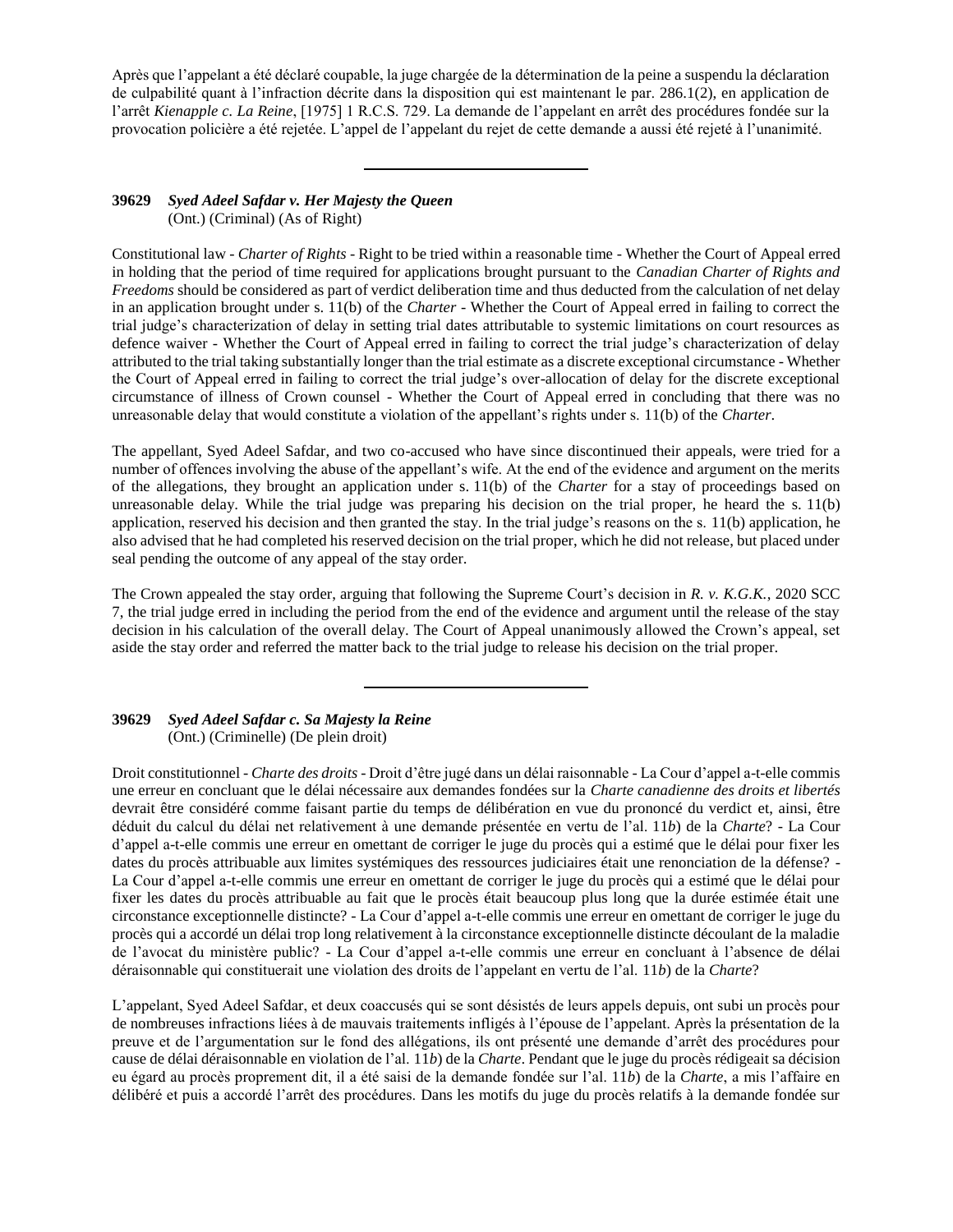l'al. 11*b*), ce dernier a également indiqué qu'il avait fini de rédiger sa décision dans l'affaire mise en délibéré eu égard au procès proprement dit, laquelle il n'a pas rendue, mais plutôt mise sous scellés en attendant l'issue de tout appel de l'ordonnance d'arrêt des procédures.

Le ministère public a fait appel de l'ordonnance d'arrêt des procédures, faisant valoir que suivant la décision de la Cour suprême du Canada dans l'arrêt *R. c. K.G.K.*, 2020 CSC 7, le juge du procès avait commis une erreur en incluant la période à partir de la fin de la présentation de la preuve et de l'argumentation jusqu'à ce que la décision portant sur l'arrêt des procédures soit rendue dans son calcul du délai global. Dans un arrêt unanime, la Cour d'appel a accueilli l'appel du ministère public, annulé l'ordonnance d'arrêt des procédures et renvoyé l'affaire au juge du procès pour qu'il rende sa décision quant au procès proprement dit.

**39543** *Corporal C.R. McGregor v. Her Majesty the Queen* (C.M.A.C.) (Criminal) (By Leave)

(PUBLICATION BAN IN CASE)

*Canadian Charter of Rights and Freedoms —* Extraterritoriality *—* Search and seizure *—* Canadian Forces National Investigation Service seizing and searching contents of electronic devices during search of residence in United States of America of Canadian Armed Forces Regular Member posted to United States of America *—* Admissibility of evidence seized during search at Standing Court Martial in Canada *—* Whether *Canadian Charter of Rights and Freedoms*  applied to search *—* If yes, whether search breached right to be free from unreasonable search and seizure *—* If search breached s. 8 of *Charter*, whether evidence should be excluded pursuant to s. 24(2) of *Charter —* Whether exception of customary or international law necessitates unilateral Canadian authority in context of Canadian Armed Forces member required to be on foreign soil *—* Whether cooperation between states precludes exception of consent to principle of sovereignty?

Cpl. McGregor, a Canadian Armed Forces member, was posted to and resided in the United States. The Canadian Forces National Investigation Service suspected he committed the offences of interference and voyeurism by surreptitiously placing audio recording devices in the residence of another Canadian Armed Forces member also posted to the United States. An American police force obtained a search warrant in Virginia permitting entry into and a search of Cpl. McGregor's residence in Virginia. Virginia law permits searching electronic devices under the authority of a warrant to search a residence. The American police entered Cpl. McGregor's residence and invited the Canadian Forces National Investigation Service to conduct the search. Officers seized electronic devices and searched some devices during the search of the residence. They discovered evidence of the suspected offences and other offences. Electronic devices were seized, removed to Canada and searched further pursuant to warrants from the Court Martial. The Standing Court Martial dismissed a motion to exclude the evidence for breach of s. 8 of the *Canadian Charter of Rights and Freedoms*. Cpl. McGregor was convicted for sexual assault, two counts of voyeurism, possession of a device for unlawful interception, and disgraceful conduct. The Court Martial Appeal Court dismissed an appeal.

**39543** *Caporal C.R. McGregor c. Sa Majesté la Reine* (C.A.C.M.) (Criminelle) (Autorisation)

(ORDONNANCE DE NON-PUBLICATION AU DOSSIER)

*Charte canadienne des droits et libertés —* Extraterritorialité *—* Fouilles, perquisitions et saisies *—* Service national des enquêtes des Forces canadiennes saisissant des appareils électroniques et fouillant leurs contenus pendant une perquisition de la résidence aux États-Unis d'Amérique d'un membre des Forces armées canadiennes en poste dans ce pays-là — Utilisation à la Cour martiale permanente au Canada des éléments de preuve saisis pendant la perquisition — La *Charte canadienne des droits et libertés* s'applique-t-elle à la perquisition? — Si oui, la perquisition a-t-elle violé le droit d'être à l'abri d'une fouille, perquisition ou saisie abusive? — Si la fouille ou perquisition a violé l'art. 8 de la *Charte*, les éléments de preuve devraient-ils être écartés en application du par. 24(2) de la *Charte*? — L'exception du droit coutumier ou du droit international nécessite-t-elle l'existence d'un pouvoir canadien unilatéral dans la situation où un membre des Forces armées canadiennes doit être en sol étranger? — La coopération entre les États interdit-elle